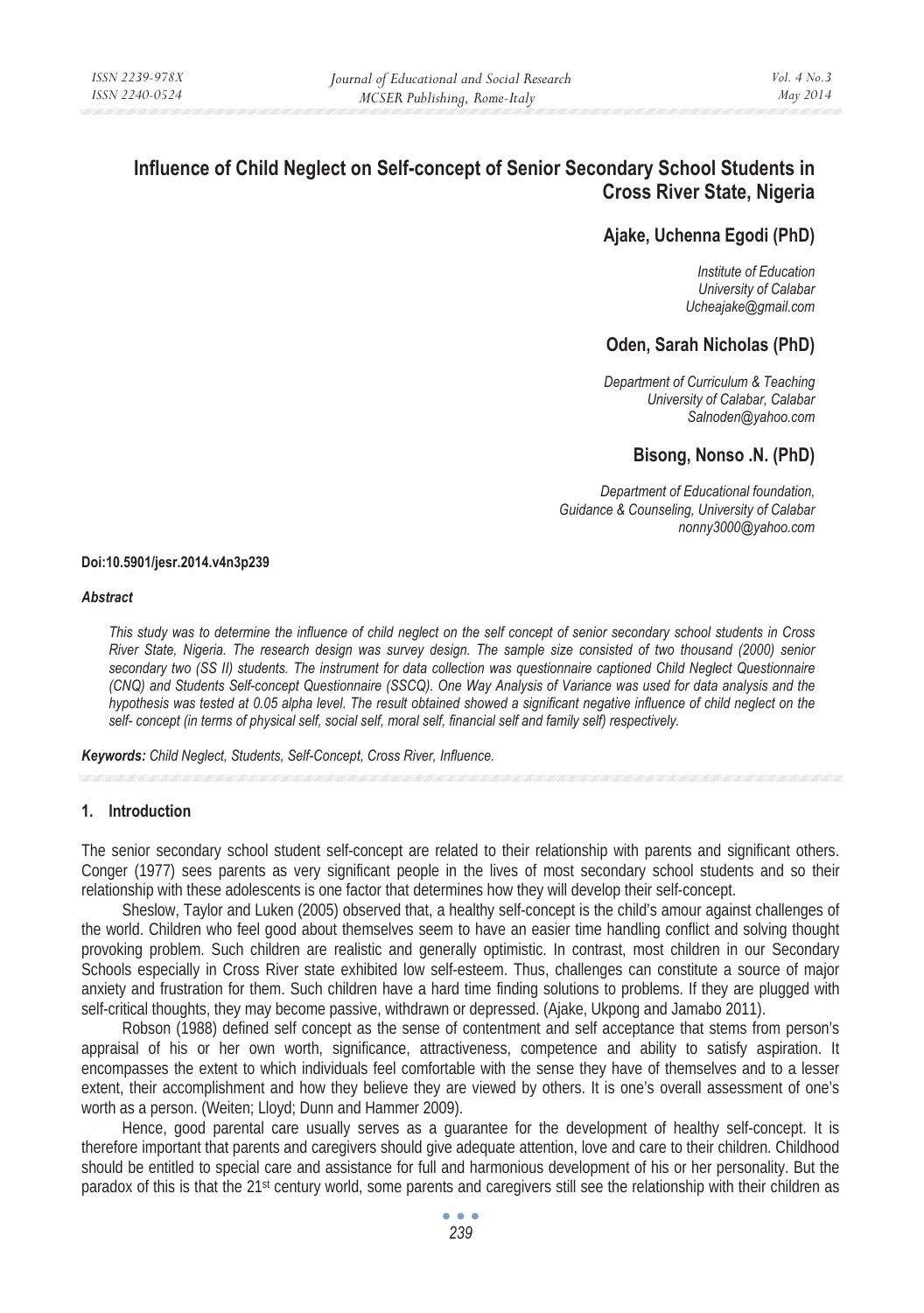| ISSN 2239-978X | Journal of Educational and Social Research | Vol. $4$ No. $3$ |
|----------------|--------------------------------------------|------------------|
| ISSN 2240-0524 | MCSER Publishing, Rome-Italy               | May 2014         |
|                |                                            |                  |

a paradigm of the old concept of "spare the rod and spoil the child". Parents and caregivers are seen maltreating, neglecting or even failing to provide the necessary love, care and attention necessary for the child's normal healthy personality development. (Ajake et al 2011 & Isangedighi, Ajake and Bisong 2009).

Records abounds showing how malnourished, weak and unkempt children were traded away by parents or family members for economic gains or as sheer means of getting rid of them. For example, Ebigbo (1990) reveals that the International labour organization declared that not less than 10 million African children under the age of 15 years are neglected. One's worry is not so much that this dark spot exists in parent-child relationship, what is worrisome is its persistence globally in spite of advancement in human civilization. Of great interest is the United Nations study in the 1990 which showed the following distressing figures: that 100 million children subsist only by engaging in back-breaking work, petty crime, prostitution or begging; over 50 million children work under unsafe or unhealthy conditions; 120 million children between the ages of six and eleven are deprived of schooling some 3.5 million children die from preventable or curable diseases, some 115 million children under 5 years in developing countries live in conditions of absolute poverty; untold millions of children are maltreated, neglected or become victims of drug abuse (Dada, 2002).

The difference between a child and an adult was believed to be only quantitative. Children were scarcely considered worthy of recognition. Children had no say in family affairs, and toys were initially the properties of adult. They were expected to do the same kind of jobs adults did without considering their energy level and nutritional needs. Children were dressed shapelessly in adults clothes and books were not produced specifically for them until the 19<sup>th</sup> century (Ajake et al 2011).

Several definitions have been proposed. Most commonly emphasized seen child neglect as the inability to provide child's basic developmental needs by act of omission by those responsible for the child. The broadest definition of neglect proposed by Dubowitz(2004) is an unelaborated "the basic needs of the child are not met". Early definitions focused on physical neglect, such as inadequate living environment, personal hygiene or nutrition perhaps because this type of neglect is not readily apparent. (James, 2000a).

Definitions have since expanded to include multiple categories such as supervisory neglect, abandonment or desertion, and educational or medical neglect. Psychological and emotional neglect have been added which are less easy to recognize and quantify. However, May-Chahal & Cawson, 2005). Indicated that it is difficult to define the point on the continuum of duty of care at which behavior becomes neglectful. Some definitions suggest differentiating chronic or persistent neglect from episodic, reactive or transitory neglect. This differentiation recognizes that some parents may struggle to deliver appropriate care at times of crisis and there is an implicit cultural tolerance of rarely occurring neglectful behavior for parents, all of whom may be occasionally inattentive (Tanner & Turney, 2003; Straus & Kantor, 2005). Chronic neglect, on the other hand is characterized by an ingrained sense of hopelessness in the parents and unremitting low level of care for the children. It can also be argued that even a single incident can constitute neglect. For example, leaving a pre-schooler unsupervised for several hours is neglectful behavior whether it is a single incident or has occurred several times (Zuravin, 1999).

Thus, a child is neglected if, within cultural expectations, his or her developmental needs are not met by those responsible regardless of intent, culpability, or social or ethnic background.

Also, Department of health in United Kingdom emphasizes chronicity. Neglect is seen as a persistent failure to meet a child's basic physical and or psychological needs likely to result in the serious impairment of the child's health or development. This may involve a parent or caregiver failing to provide adequate food, shelter or clothing, failing to protect a child from physical harm or danger, or failure to ensure access to appropriate medical care or treatment or child's basic emotional needs. (Department of Health-Working Together definition, 1999, P.6 cited in Tanner & Turney, 2003).

Child neglect according to Sullivan (2000) categorized them into the following

- Physical: with subcategories of general neglect (e.g failure to provide adequate food, clothing and shelter), medical neglect, abandonment and expulsion.
- Supervisory neglect: related to inadequate supervison dependent on the age of the child involved.
- Emotional neglect: with subcategories of inadequate nurturance or affection, chronic or extreme spousal abuse, permitted drug or alcohol use, permitted maladaptive behavior, refusal of psychological care, delay in psychological care or other emotional neglect.
- Educational neglect: with subcategories of permitted or chronic truancy, failure to enroll or inattention to special educational need.

A study by Chapple; Tyler & Bersani (2005). Examined the relationship of child neglect with self-control and peer rejection. Using prospective, longitudinal data from a community sample found that child neglect adversely affects peer rejection and violence. Neglected children were more likely to be rejected by their peers and invariably have negative self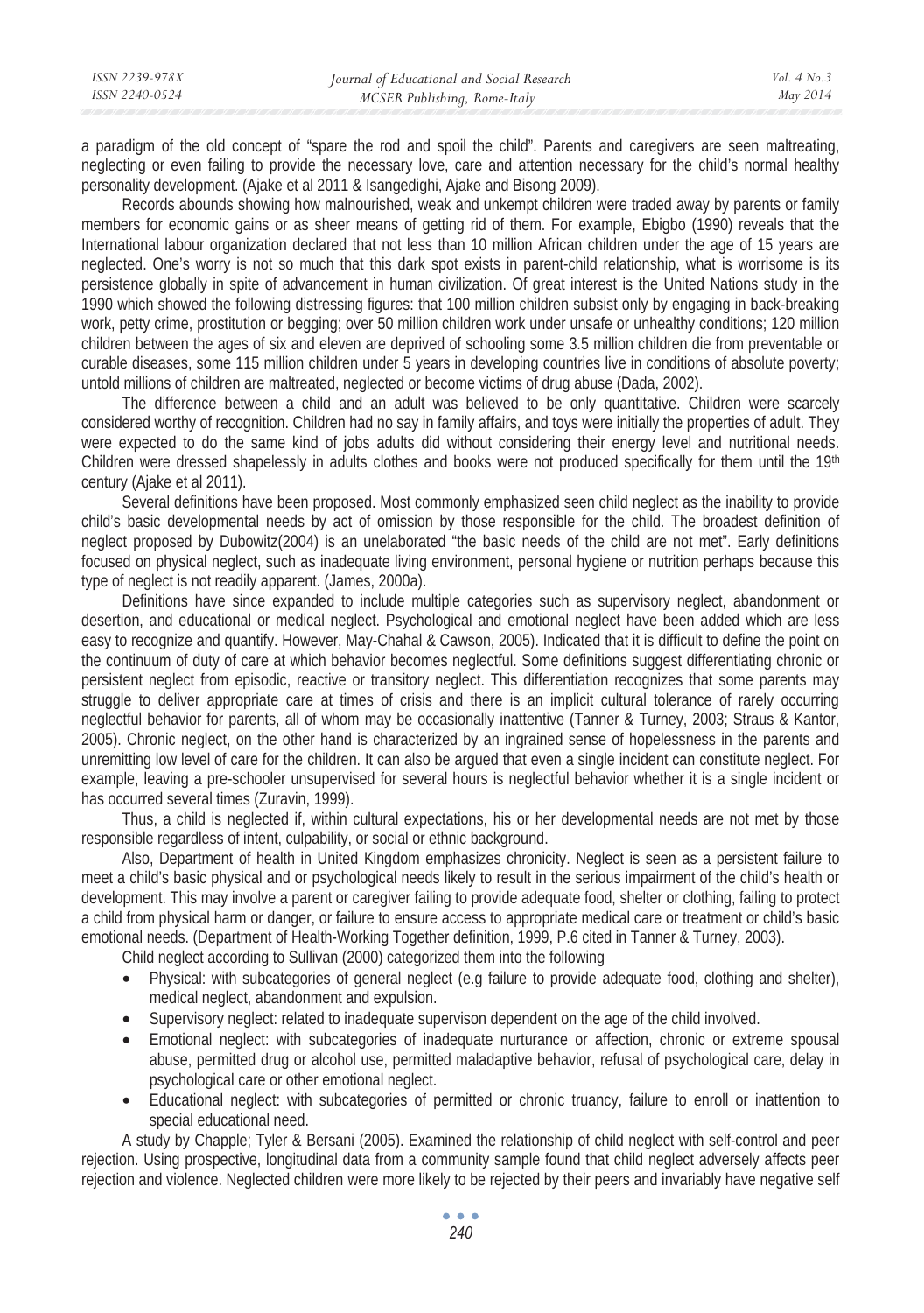| ISSN 2239-978X | Journal of Educational and Social Research | Vol. $4$ No. $3$ |
|----------------|--------------------------------------------|------------------|
| ISSN 2240-0524 | MCSER Publishing, Rome-Italy               | May 2014         |

concept. Experience with child neglect has been suggested to interfere with healthy self-concept and behavioural development (Egeland, Yates, Appleyard & van Dulman 2002; Manghan & Cicchetti,2002; Bolger & Patterson, 2001).

As such, neglected children experience parent-child interaction, which are often devoid of attention and caring and subsequently are unlikely to develop healthy self concept. DeMuth (2004; Bolger and colleagues 1998; Depaul & Arruabarrena 1995) argue that physical environment of neglected families (e.g homes being extremely dirty) may discourage children from inviting friends over, which leads to those children having difficulties establishing and maintaining relationships and thus are more at risk of developing negative self-concept later in life.

Despite the significant increase in emotional and physical neglect, in recent years (Sedlack & Broadhurst 1996), child neglect has received limited attention in literature (Crouch and Milner, 1993; Depaul & Arruabarrena, 1995). The few studies on neglect that do exist, however have found positive link between neglect and peer rejection (Bolger & Patterson, 2001) was associated with a high risk of rejection by peers. The duration of maltreatment also positively influenced the child being rejected by peers over time. Overall, research tends to find that children who are subjected to all forms of neglect have poorer outcome compared to non neglected children.

Unfortunately, children who have been neglected are prone to internalizing problems such as low-self esteem, depression, social withdrawal, apathy, passivity and helplessness. They have difficulties with interpersonal relationship. Neglected children lack the ability to participate fully in society as adults. (Ajake, et al 2011). The purpose of this research was to determine the influence of child neglect on the self-concept of Senior secondary school students in Cross River state, Nigeria.

## **2. Methodology**

Subjects: Simple and stratified random sampling technique was used in school and subject selection. Two thousand students were randomly selected from twenty secondary schools in Cross River state, Nigeria for the study. The subjects were made up of 1000 males and 1000 females respectively.

### **3. Instrumentation**

The instrument for data collection was questionnaires captioned Child Neglect Questionnaire (CNQ) and Students Self-Concept Questionnaire (SSCQ). The instrument had three sections A-C. section "A" elicited from the respondents demographic information such as age, sex, school type and class. Section "B" was a five item 4 point Likert type scale that measured the extent of child neglect while section "C" was a 20 item 4 point Likert-type scale that measured the respondents self-concept such as social-self, physical-self, moral-self, financial-self and family-self. The researchers visited each of the sample schools having obtained informed consent, assembled the subjects selected in the classroom and administered the copies of the questionnaires to them. A total of 2000 copies of questionnaires were administered out of which 1973, were properly filled and returned.

## **4. Data Analysis**

The data generated were analyzed with One Way Analysis of Variance (ANOVA). The hypothesis was tested at 0.05 level of significance.

The subjects were categorized into those who were highly , moderately or lowly neglected based on the scores obtained. Table 1 shows the means scores and standard deviation of respondents in self concepts across levels of child neglect. While Table 2 shows the actual Analysis of variance; influence of child neglect on self concept and table 3 shows the Fishers' Least significance Difference (LSD) multiple comparison analysis.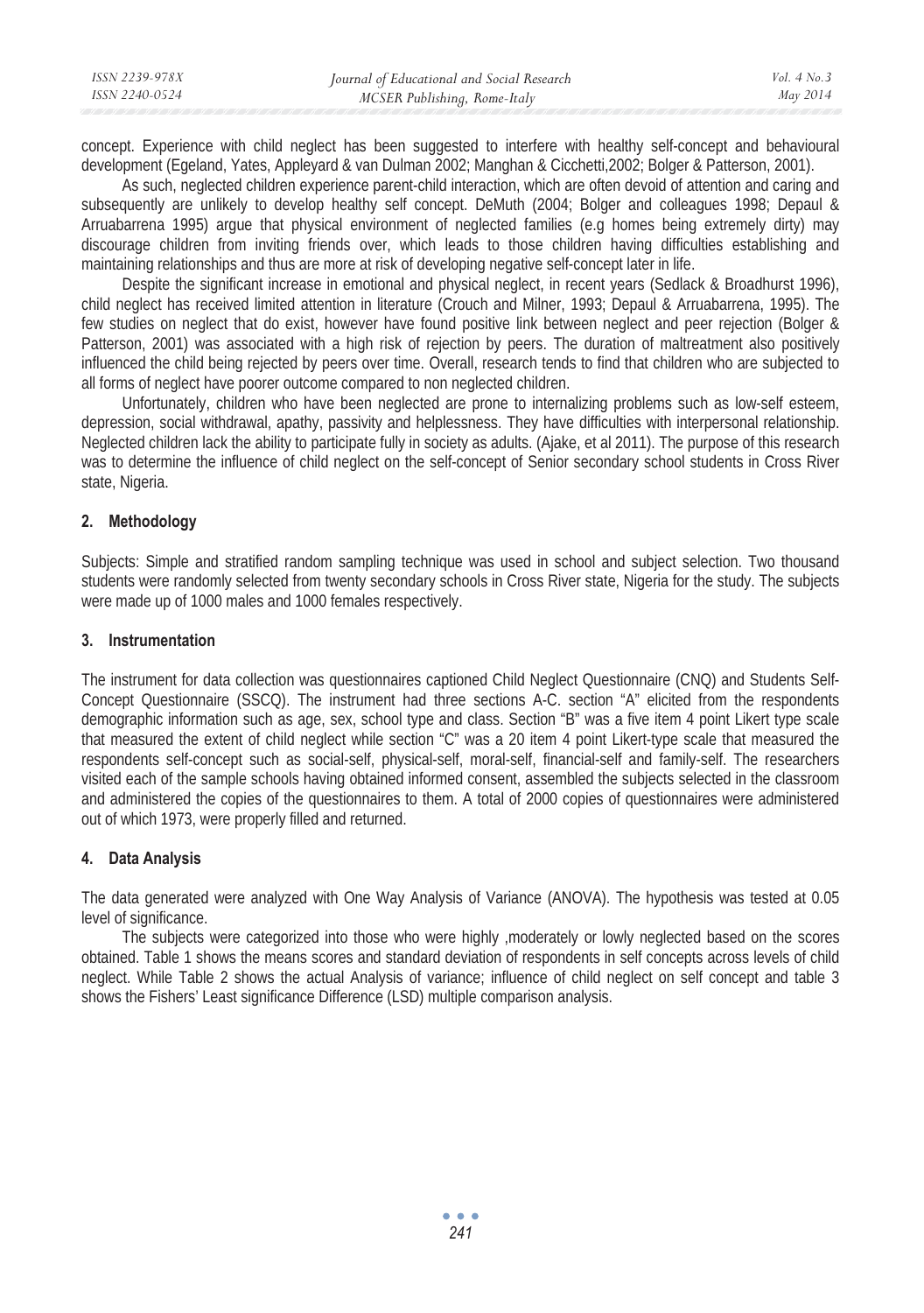**Table 1:** Mean scores and Standard Deviations of Respondents in Self-Concept across Levels of Child Neglect.

| S/N | <b>Variables</b>               | <b>Group</b>      | N    | Mean  | <b>SD</b> |
|-----|--------------------------------|-------------------|------|-------|-----------|
|     |                                | (Level of abuses) |      |       |           |
| 1.  | Social Self-Conceptiow level   |                   | 672  | 9.33  | 2.17      |
|     |                                | Moderate level    | 539  | 7.33  | 2.14      |
|     |                                | <b>High level</b> | 762  | 5.92  | 1.69      |
|     |                                | Total             | 1973 | 7.47  | 2.46      |
| 2.  | <b>Physical Self-Concept</b>   | Low level         | 672  | 11.29 | 2.89      |
|     |                                | Moderate level    | 539  | 7.88  | 2.82      |
|     |                                | <b>High level</b> | 762  | 5.96  | 1.71      |
|     |                                | Total             | 1973 | 8.30  | 3.37      |
|     | 3. Moral Self-ConceptLow level |                   | 672  | 9.88  | 2.34      |
|     |                                | Moderate level    | 539  | 8.32  | 2.45      |
|     |                                | <b>High level</b> | 762  | 6.52  | 1.98      |
|     |                                | Total             | 1973 | 8.16  | 2.66      |
|     | 4. Financial Self-Concept      | Low level         | 672  | 8.89  | 2.92      |
|     |                                | Moderate level    | 539  | 6.37  | 2.31      |
|     |                                | <b>High level</b> | 762  | 5.07  | 1.27      |
|     |                                | Total             | 1973 | 6.73  | 2.77      |
| 5.  | <b>Family Self-Concept</b>     | Low level         | 672  | 11.13 | 2.31      |
|     |                                | Moderate level    | 539  | 9.69  | 2.34      |
|     |                                | <b>High level</b> | 762  | 7.79  | 2.08      |
|     |                                | Total             | 1973 | 9.45  | 2.65      |
| 6.  | <b>Overall Self-Concept</b>    | Low level         | 672  | 50.53 | 8.56      |
|     |                                | Moderate level    | 539  | 39.60 | 8.67      |
|     |                                | <b>High level</b> | 762  | 31.26 | 5.73      |
|     |                                | Total             | 1973 | 40.10 | 11.20     |

**Table 2:** Analysis of Variance; Influence of Child neglect on Self-Concept of Senior Secondary School Students.

| Variable               | Source of            | Sum of        | df             | Ms            | F         |  |
|------------------------|----------------------|---------------|----------------|---------------|-----------|--|
|                        | Variation            | <b>Square</b> |                | (mean square) |           |  |
| Social Self-           | Between group        | 4163.988      | $\overline{2}$ | 2081.994      | 524.817*  |  |
| Concept                | <b>Within Group</b>  | 7815.153      | 1970           | 3.967         |           |  |
|                        | Total                | 11979.141     | 1972           |               |           |  |
| Physical Self-         | <b>Between Group</b> | 10269.377     | $\overline{2}$ | 5134.688      | 834.312*  |  |
| Concept                | <b>Within Group</b>  | 12124.160     | 1970           | 6.154         |           |  |
|                        | <b>Total</b>         | 22393.537     | 1972           |               |           |  |
| Moral Self-            | <b>Between Group</b> | 4058.231      | $\overline{2}$ | 2029 115      | 404.437*  |  |
| Concept                | <b>Within Group</b>  | 9883.747      | 1970           | 5.017         |           |  |
|                        | <b>Total</b>         | 13941.978     | 1972           |               |           |  |
| <b>Financial Self-</b> | <b>Between Group</b> | 5328.910      | 2              | 2664.455      | 535.842*  |  |
| Concept                | <b>Within Group</b>  | 9795.746      | 1970           | 4.972         |           |  |
|                        | Total                | 15124.657     | 1972           |               |           |  |
| <b>Family Self-</b>    | <b>Between Group</b> | 4029 688      | 2              | 2014 844      | $03.524*$ |  |
| Concept                | <b>Within Group</b>  | 9836.443      | 1970           | 4.993         |           |  |
|                        | <b>Total</b>         | 13866.131     | 1972           |               |           |  |
| Overall Self-          | <b>Between Group</b> | 132794.870    | $\overline{2}$ | 66397.435     | 1141.817* |  |
| Concept                | <b>Within Group</b>  | 114556.829    | 1970           | 58.151        |           |  |
|                        | Total                | 247351.700    | 1972           |               |           |  |

Significance at .05 level; critical  $F_{2, 1970} = 2.99$ ; N = 1973

The results presented in table 1 show the mean scores and standard deviations for the three groups of respondents based on their levels of child neglect for each of the self-concept variables. The mean values generally reflect one trend; namely, the higher the level of child neglect, the lower the mean of the self-concept variables.

The results presented in Table  $\tilde{2}$  shows the actual results of the analysis of variance. The comparison of the three mean values for the three groups for each of the self-concept variables produced F-values of 524.817, 834.312, 404.437, 535.842, 403.524 and 1141.817 for social self, physical self, moral self, financial self, family self and overall self-concept respectively. Each of these F-values is greater than the critical F-value of 2.99 at .05 level of significance with 2 and 1970 degrees of freedom. With these results, the null hypothesis was rejected. This implies that there is a significant influence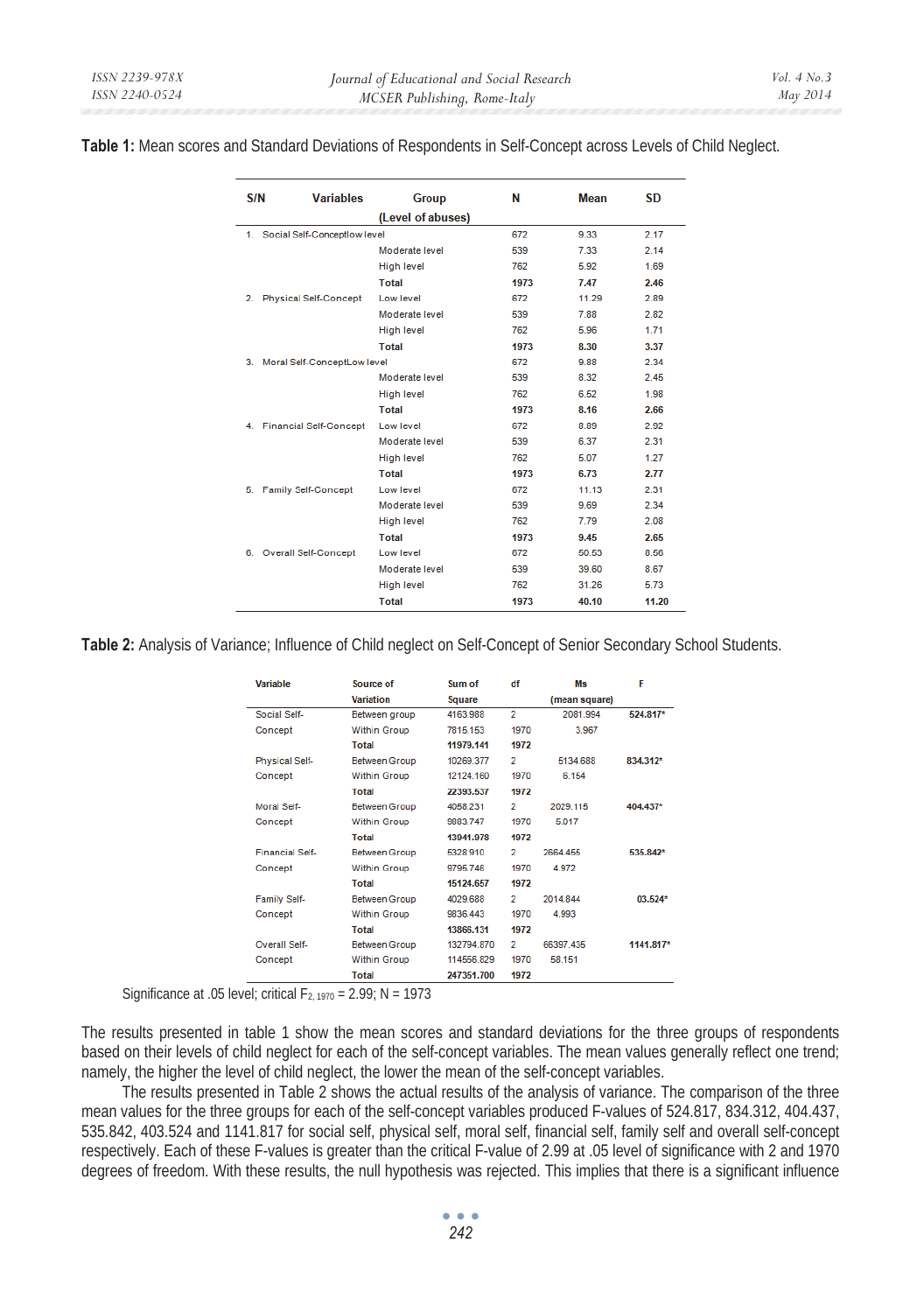| ISSN 2239-978X | Journal of Educational and Social Research | Vol. $4$ No. $3$ |
|----------------|--------------------------------------------|------------------|
| ISSN 2240-0524 | MCSER Publishing, Rome-Italy               | May 2014         |

of child neglect on each of the five forms of self-concept and on the overall self-concept.

To understand which group means difference produced the significant influence, a post-hoc pair-wise 'multiple comparison analysis was carried out on the data using Fishers' Least Significance Deference (LSD) analysis. The results of the analysis are presented in Table 3.

**Table 3:** Fishers' Least Significance Difference (LSD) Multiple Comparison: Influence of Child Neglect on Self-Concept.

| <b>Variable</b>        | <b>Groups</b>          | Low            | <b>Moderate</b>   | <b>High</b> |
|------------------------|------------------------|----------------|-------------------|-------------|
|                        | (levels)               | $(n=672)$      | $(n=539)$         | $(n=762)$   |
| Social Self-           | Low                    | $9.33^{\circ}$ | 2.00 <sup>o</sup> | 3.41        |
| Concept                | Moderate               | $17.34*$       | 7.33              | 1.41        |
|                        | High                   | $32.37*$       | $12.56*$          | 5.92        |
|                        | $MSW =$                | 3.97           |                   |             |
| Physical Self-         | Low                    | 11.29          | 3.41              | 5.33        |
| Concept                | Moderate               | 23.76*         | 7.88              | 1.92        |
|                        | High                   | 40.64*         | $13.75*$          | 5.96        |
|                        | <b>MSW</b><br>$=$      | 6.15           |                   |             |
| Moral Self-            | Low                    | 9.88           | 1.56              | 3.36        |
| Concept                | Moderate               | $12.04*$       | 8.32              | 1.80        |
|                        | High                   | 28.30*         | $14.27*$          | 6.52        |
|                        | <b>MSW</b><br>$\equiv$ | 5.02           |                   |             |
| <b>Financial Self-</b> | Low                    | 8.89           | 2.52              | 3.82        |
| Concept                | Moderate               | 19.56*         | 6.37              | 1.30        |
|                        | High                   | $32.40*$       | $10.34*$          | 5.07        |
|                        | <b>MSW</b><br>$=$      | 4.97           |                   |             |
| <b>Family Self-</b>    | Low                    | 11.13          | 1.44              | 3.34        |
| Concept                | Moderate               | $11.14*$       | 9.69              | 1.90        |
|                        | High                   | 28.23*         | $15.12*$          | 7.97        |
|                        | <b>MSW</b><br>$\equiv$ | 4.99           |                   |             |
| Overall Self-          | Low                    | 50.53          | 10.93             | 19.27       |
| Concept                | Moderate               | 24.76*         | 39.60             | 8.34        |
|                        | High                   | 47.76*         | 19.43*            | 31.26       |
|                        | <b>MCM</b><br>-        | <b>ER 45</b>   |                   |             |

a – Group means are placed along diagonal

b- Difference in group means are above diagonal

c- Fishers' t-value are below diagonal

 $*$ - Signifcant at .05 level (critical  $t = 1.96$ )

#### **5. Results**

The results of analysis of variance showing influence of child neglect in each of the components of self-concept variables are presented in tables 1-3. The group means scores and standard deviations are presented in table 1. While the ANOVA summary is presented in table 2. Table 3 shows the Fishers' LEAST Significant Difference (LSD) multiple Comparison Analysis. The mean score values reflected one trend; that is the higher the level of child neglect, the lower the mean of self-concept variables.

The result presented in Table 2 shows the actual results of the analysis of variance. The comparison of the three mean values for the three groups of the Self-concept variables produced F-values of 524.817, 834.312, 404.437, 535.842, 403.524 and 1141.817 for social self, physical-self, moral self, financial self, family self and overall self concept respectively. Each of these F-values is greater than the critical F-value of 2.99 at .05 level of significance with 2 and 1970 degrees of freedom. With these results, the null hypothesis was rejected. This implies that there is a significant influence of child neglect on each of the five forms of self-concept and on the overall self-concept.

To understand which group means difference produced the significant influence, a post-hoc pair-wise multiple comparison analysis was carried out on the data using Fishers' least Significance Difference (LSD) analysis. The results of the analysis are presented in Table 3.

#### **6. Disucssion**

The study revealed that child neglect has a significant influence on the students self-concept. This implies that students who were more neglected had low self-concept in terms of their social self, physical self, moral self, financial self and family self respectively. This findings were in line with the previous work of the following (Chapple, Tyler & Bersani (2005; Egeland et al ; Maughan and Cicchetti 2002; Bolger & Peterson, 2001). Thus, children who have been neglected are prone to internalizing problems such as low self-concept, depression, social withdrawal, apathy, passivity and helplessness.